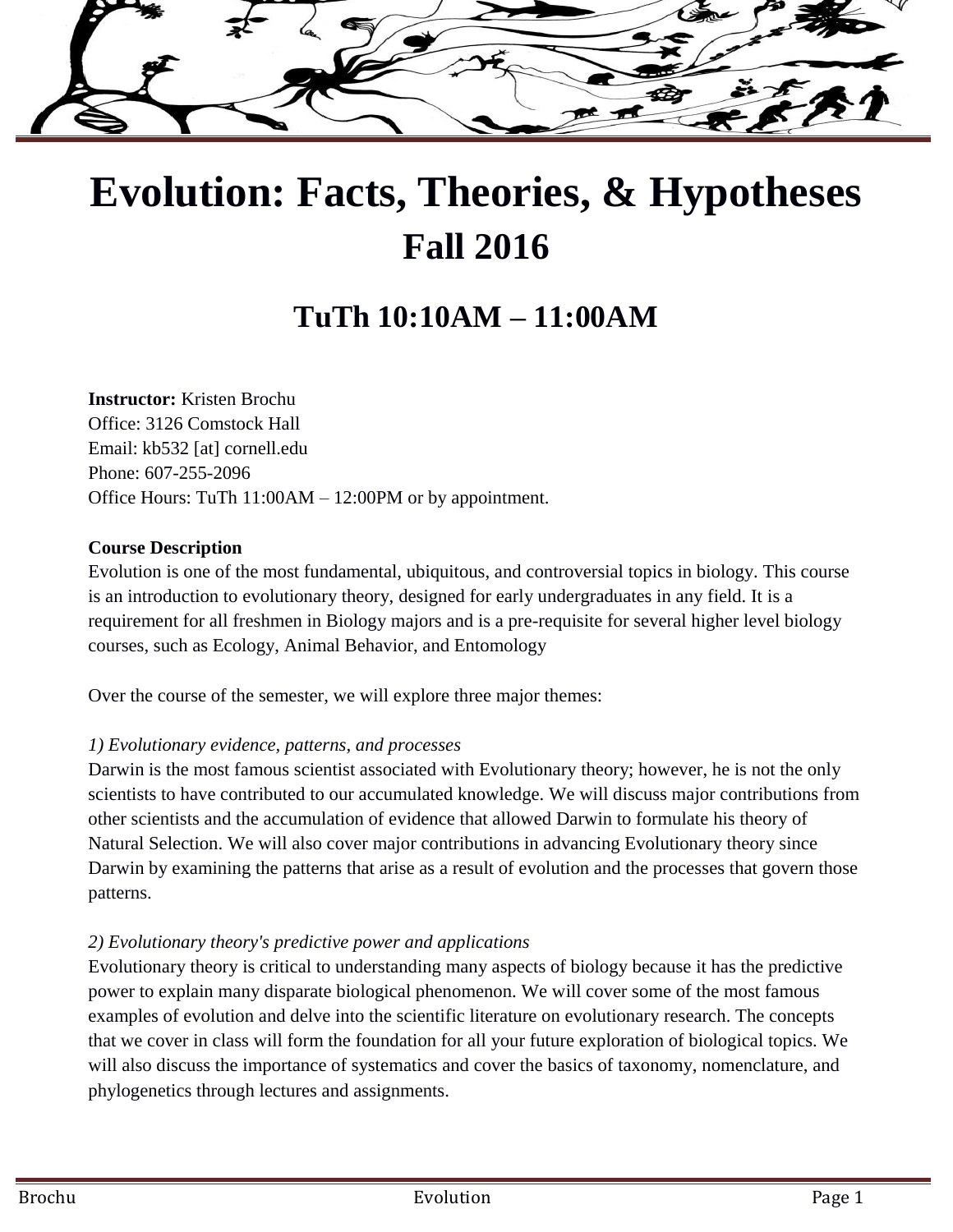

#### *3) Evolution in society and culture*

The concept of evolution is used in many contexts in our culture, from technological advancement to science fiction, but many of these examples get the basics all wrong. There are many common misconceptions about evolution in our society that we will identify and address. As evolution can be an incredibly controversial topic, it is important to be able to rationally discuss the assumptions, strengths, and weaknesses of the arguments surrounding the topic. Through in-class discussions and debates, we will develop our scientific literacy and the strategies to effectively communicate scientific concepts to others.

#### **Course Goals and Outcomes**

The goal of this course is to provide all students with the necessary skills to discuss, analyze, and evaluate cultural uses, arguments, and scientific literature about the theory of evolution. I aim to provide students with foundational knowledge on the evidence, patterns, and processes of evolution; the predictive power and applications of evolution; and the use of evolution in society and culture. By the end of the course, you will be able to:

- *1.1)* Find, summarize, and critique scientific literature on the topic of evolution
- *1.2)* Discuss the history of evolutionary thought by describing the major contributions of different scientists
- *1.3)* Compare and contrast the major processes that contribute to evolution
- *2.1)* Apply the basic principles of systematics to appraise literature and create a basic phylogeny
- *2.2)* Analyze the importance of evolution to all aspects of biology
- *3.1)* Critically evaluate evidence for and against evolution by identifying the assumptions, strengths, and weaknesses of the arguments.
- *3.2)* Identify common misconceptions about evolution and formulate strategies to correct them

#### **Grading Policy**

Final grades will be determined according to the following scale:

- A- 90-93%, A 94-97%, A+ 98-100%
- B- 80-83%, B 84-86%, B+ 87-89%
- C- 70-73%, C 74-76%, C+ 77-79%
- D- 60-63%, D 64-66%, D+ 67-69%

 $F < 60\%$ 

If you have a question about your grade on any assignment, please make an appointment to discuss it with me outside of class. If you dispute a grade on any assignment, please submit a written description of the issue and make a case for why you believe the grade should be altered with reference to the assignment guidelines and grading rubric. I will consider your request and meet with you to discuss my decision. Requesting a reassessment of your work will never result in a lower grade on the assignment in question.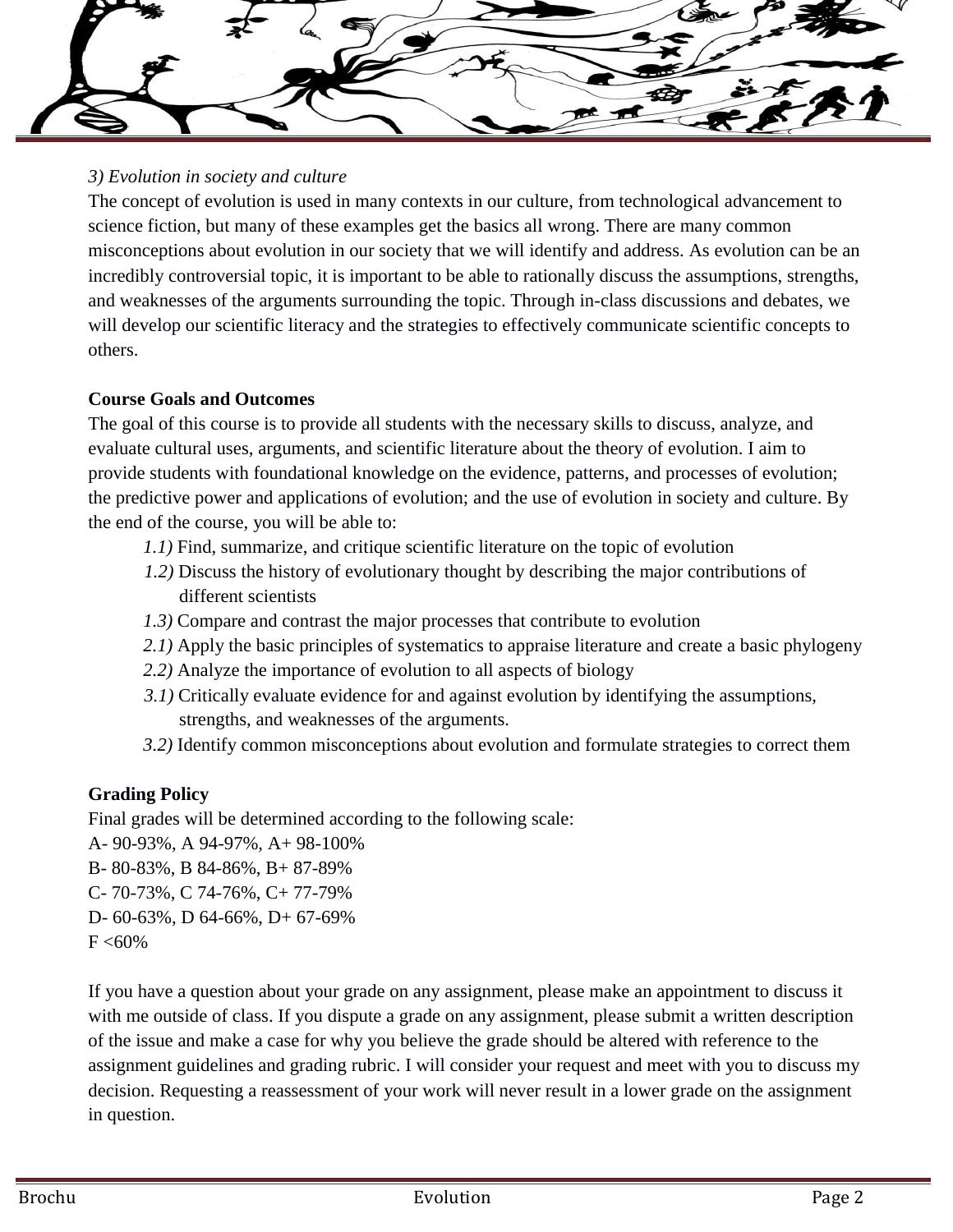#### **Assignments**

Below is a table with a short description of all assignments in this class and their due dates. For each assignment I will post a document on the course website describing the guidelines and grading rubric for the assignment. Late assignments will not be accepted without a valid reason.

| <b>Assignment</b>      | <b>Short Description</b>               | <b>Points</b> | <b>Due Date</b> | <b>Learning Outcome</b> |
|------------------------|----------------------------------------|---------------|-----------------|-------------------------|
|                        |                                        | 15            |                 | <b>Assessed</b>         |
| In-class writing       | Multiple choice clicker questions and  |               | Throughout      | 1.2, 1.3, 2.2, 3.1, 3.2 |
| assignments and        | think-pair-share exercises in class to |               | semester        |                         |
| clicker questions      | be turned in for evaluation.           |               |                 |                         |
| Evolutionary           | A short biography of a scientists who  | 5             | Week 3: Th      | 1.2                     |
| Scientist              | made a significant contribution to     |               |                 |                         |
| Biography              | evolutionary theory                    |               |                 |                         |
| <b>Evolution Paper</b> | A summary of a scientific paper        | 5             | Week 4: Th      | 1.1, 1.3, 2.2           |
| Summary                | about evolution                        |               |                 |                         |
| <b>Evolution Paper</b> | A critique of a scientific paper about | 10            | Week 6: Th      | 1.1, 1.3, 2.2           |
| Critique               | evolution                              |               |                 |                         |
| <b>Evolution Paper</b> | A summary and critique of a            | 15            | Week 9: Tu      | 1.1, 1.3, 2.2           |
| Evaluation             | scientific paper about evolution       |               |                 |                         |
| Phylogeny              | A phylogenetic analysis of a group of  | 20            | Week 12: Tu     | 1.1, 1.3, 2.1, 2.2      |
| Assignment             | organisms from coding characters,      |               |                 |                         |
|                        | and building a phylogeny, to naming    |               |                 |                         |
|                        | and descriptions of species.           |               |                 |                         |
| Phylogeny Poster       | A scientific poster describing the     | 10            | Week 14: Tu     | 1.1, 1.3, 2.1, 2.2      |
|                        | methods and results of your            |               |                 |                         |
|                        | phylogeny assignment.                  |               |                 |                         |
| Debate                 | A debate over the evidence for and     | 20            | Week 15: TuTh   | [2.2, 3.1, 3.2]         |
|                        | against evolution.                     |               |                 |                         |
| Common                 | An evaluation of a misconception       | 3             | Week 15: Th     | 3.1, 3.2                |
| Misconception          | about evolution in popular media and   |               |                 |                         |
| Correction             | a reinvention of that media with the   |               |                 |                         |
|                        | misconception corrected.               |               |                 |                         |

#### **Extra Credit**

There is one opportunity for extra credit in this course. The "Common Misconception Correction" Assignment can be completed at any time during the course for up to 3% extra credit. The assignment guidelines and rubric are on the course website. The last day to hand in this assignment is the last day of classes.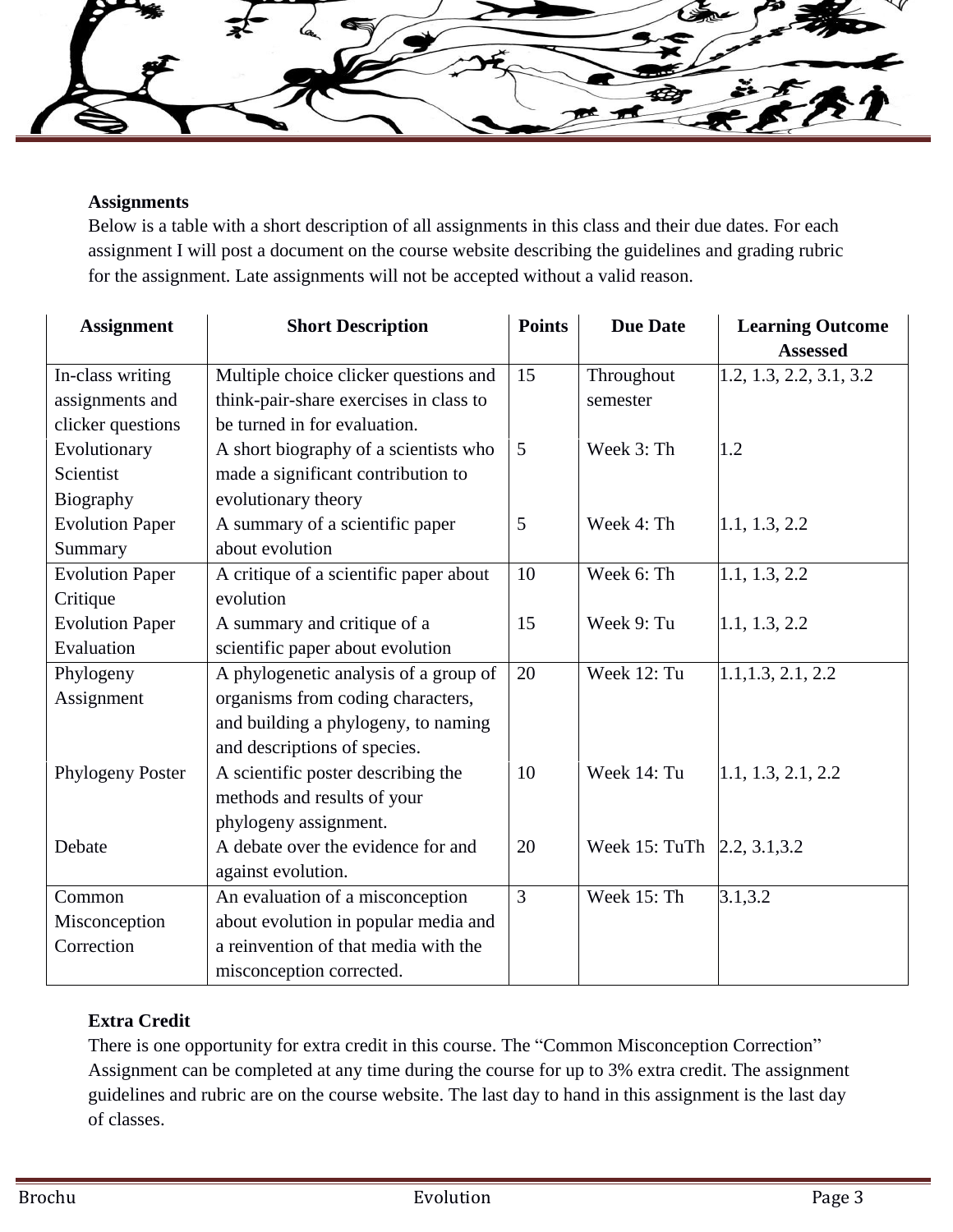

#### **Textbooks and Resources**

There is no required textbook for this course; however, if you are interested in purchasing a book on this subject, there are several excellent texts available. Here are several that I recommend:

- Douglas J. Futuyma. 2013. Evolution. 3rd Edition. Sinauer Associates.
- Jon C. Herron and Scott Freeman. 2013. Evolutionary Analysis. 5th Edition. Benjamin Cummings.
- Carl Zimmer and Douglas J. Emlen. 2012. Evolution: Making Sense of Life. 1st Edition. Roberts and Company Publishers.
- Stephen C. Stearns and Rolf Hoekstra. 2005. Evolution: An Introduction. 2nd Edition. Oxford University Press.
- George C. Williams. 1996. Adaptation and Natural Selection. Princeton University Press.
- Richard Dawkins. 1986. The Blind Watchmaker. W. W. Norton & Company.
- Charles Darwin. 1859. On the Origin of Species.
- Charles Darwin. 1839. The Voyage of the Beagle.

There are also many online resources that discuss material covered in this class. In particular, I recommend:

*Understanding Evolution*, http://evolution.berkeley.edu/evolibrary/home.php

#### **Pre-Requisites**

There are no pre-requisites for this course, but it is a pre-requisite of several higher level biology courses, such as Ecology, Animal Behavior, and Entomology.

#### **Course Website**

You can find course materials online via blackboard [\(http://blackboard.cornell.edu/\)](http://blackboard.cornell.edu/). I will post lecture slides, handouts, and assignment guidelines. I also encourage you to use the discussion boards to discuss course materials with your peers.

#### **Student Expectations**

I expect all students to not only attend lectures, but to be engaged with the material. Class discussions are much more productive for everyone if all students actively participate. The controversial nature of some of the material covered in this course may elicit strong reactions or opinions, but it is our responsibility to maintain rationale and civil discussions throughout the course. I support freedom of expression in this class; however, I will not tolerate contributions that degrade, abuse, harass, or otherwise silence an alternative viewpoint.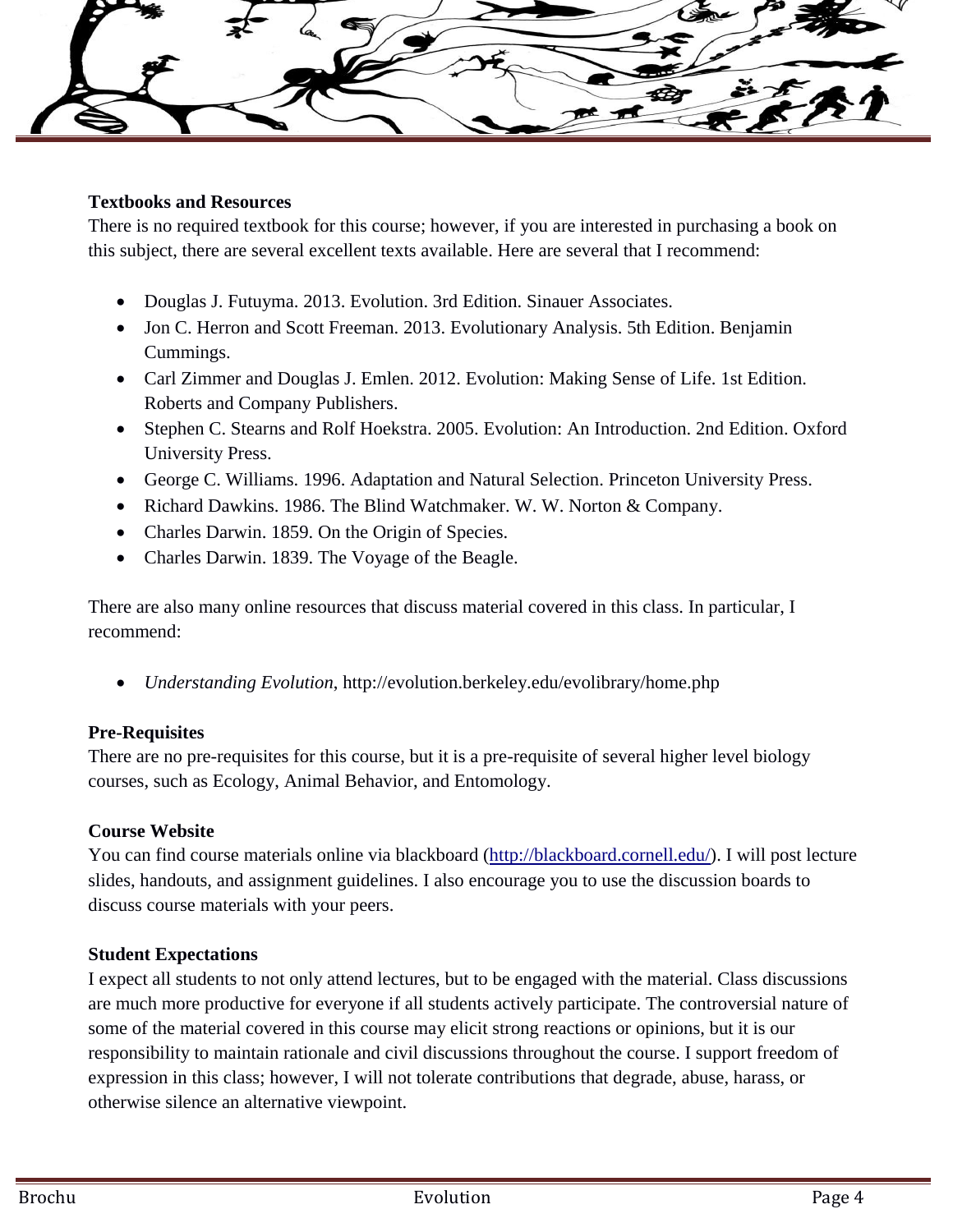

#### **Communication Policy**

Generally, the best way to contact me is via email. Please only contact me from your university email address and treat all of our communication professionally. I treat all of my students with respect and expect to be granted the same courtesy. Please allow 24 hours for a response to your email and be advised that I do not respond to email after 8pm.

#### **Digital Etiquette**

Please turn your cell phone to silent mode before you come to class. You are welcome to use laptops and other electronics in class, so long as you are not disturbing your peers. If your usage of electronics becomes a distraction to others, you will be asked to put them away.

#### **Academic Integrity**

I expect all students to abide by the Cornell code of Academic Integrity that can be found here: [http://cuinfo.cornell.edu/aic.cfm.](http://cuinfo.cornell.edu/aic.cfm) Please familiarize yourself with these guidelines and if you have any questions about what constitutes a violation of the code, please get in touch with me so that we can discuss it further. Any infractions will result in a grade of zero for that assignment, and the appropriate administrators will be notified.

#### **Diversity Statement**

"Cornell University is a community of diverse people, respectful and appreciative of difference. A commitment to diversity, central to the university's founding vision, remains a core value of Cornell. Cornell recognizes that learning, discovery, creativity, and the innovative dissemination of knowledge benefit tremendously from the full participation of individuals with diverse points of view, coming from varied life perspectives." -President Skorton

Part of the aim of this course is to familiarize you with biological and cultural diversity with regards to evolution. As such, I expect everyone to show respect for the different backgrounds, experiences, beliefs, and values expressed by any member of this class. I ask you to kindly refrain from making derogatory comments about other individuals, cultures, or groups. Find out more about Cornell's commitment to diversity here: [http://diversity.cornell.edu/.](http://diversity.cornell.edu/)

#### **Accommodations Statement**

Student who may require special accommodations in this class are encouraged to contact both the Disability Service Center, and myself by the first week of class to ensure that we have time to implement any necessary accommodations.

#### **Disclaimer**

I reserve the right to modify this syllabus and its contents throughout the semester as unexpected circumstances arise. I will always endeavor to give students advance notification of any changes.